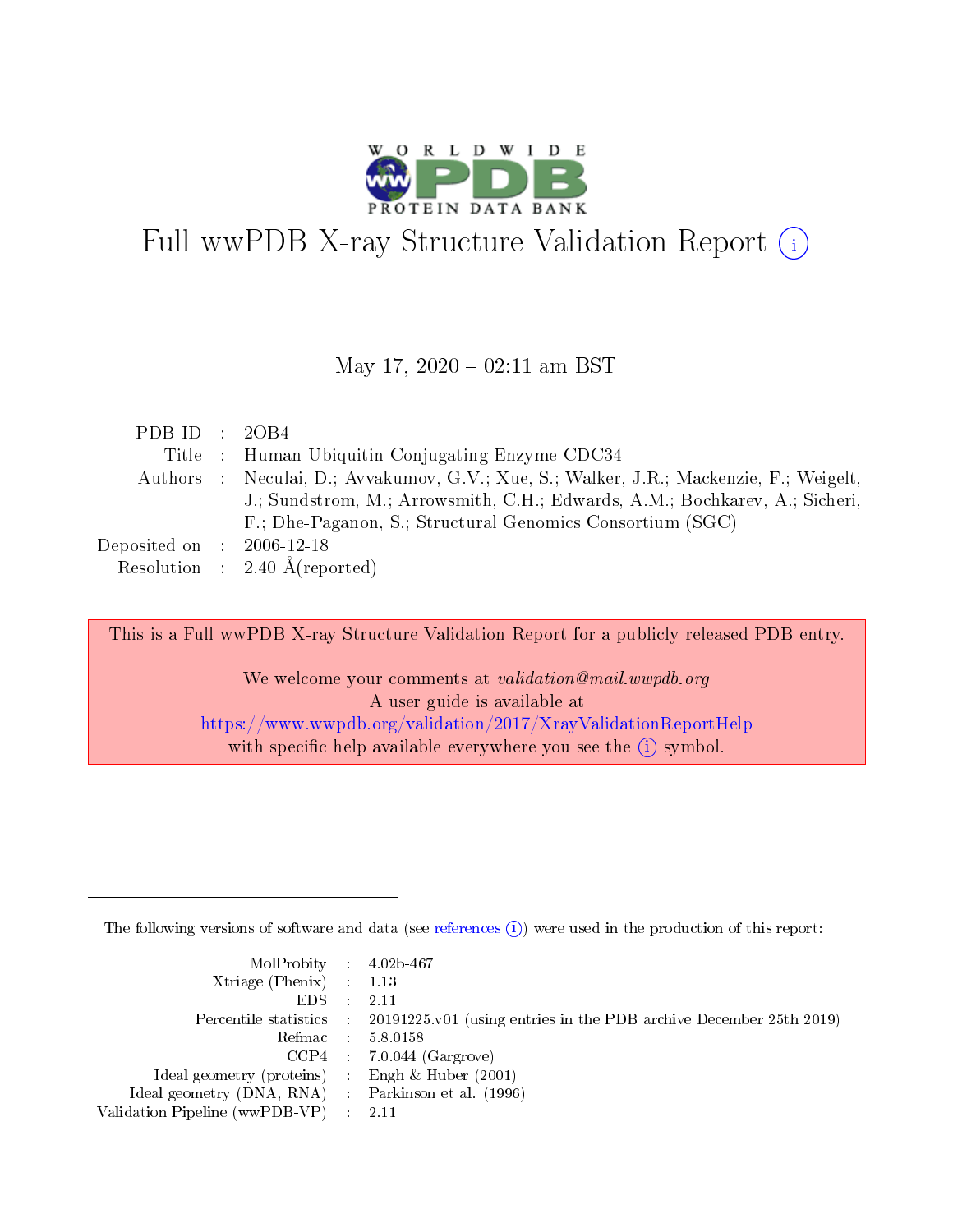# 1 [O](https://www.wwpdb.org/validation/2017/XrayValidationReportHelp#overall_quality)verall quality at a glance  $(i)$

The following experimental techniques were used to determine the structure: X-RAY DIFFRACTION

The reported resolution of this entry is 2.40 Å.

Percentile scores (ranging between 0-100) for global validation metrics of the entry are shown in the following graphic. The table shows the number of entries on which the scores are based.



| Metric                | Whole archive<br>$(\#\text{Entries})$ | Similar resolution<br>$(\#\text{Entries}, \text{resolution range}(\text{\AA}))$ |  |  |
|-----------------------|---------------------------------------|---------------------------------------------------------------------------------|--|--|
| $R_{free}$            | 130704                                | $3907(2.40-2.40)$                                                               |  |  |
| Clashscore            | 141614                                | $4398(2.40-2.40)$                                                               |  |  |
| Ramachandran outliers | 138981                                | $4318(2.40-2.40)$                                                               |  |  |
| Sidechain outliers    | 138945                                | $4319(2.40-2.40)$                                                               |  |  |
| RSRZ outliers         | 127900                                | $3811(2.40-2.40)$                                                               |  |  |

The table below summarises the geometric issues observed across the polymeric chains and their fit to the electron density. The red, orange, yellow and green segments on the lower bar indicate the fraction of residues that contain outliers for  $>=$  3, 2, 1 and 0 types of geometric quality criteria respectively. A grey segment represents the fraction of residues that are not modelled. The numeric value for each fraction is indicated below the corresponding segment, with a dot representing fractions  $\epsilon=5\%$  The upper red bar (where present) indicates the fraction of residues that have poor fit to the electron density. The numeric value is given above the bar.

|           | $\alpha$ hain | Length | Quality of chain |     |     |
|-----------|---------------|--------|------------------|-----|-----|
|           |               |        | $\%$             |     |     |
| <u>д.</u> | . .           | 180    | 62%              | 23% | 13% |

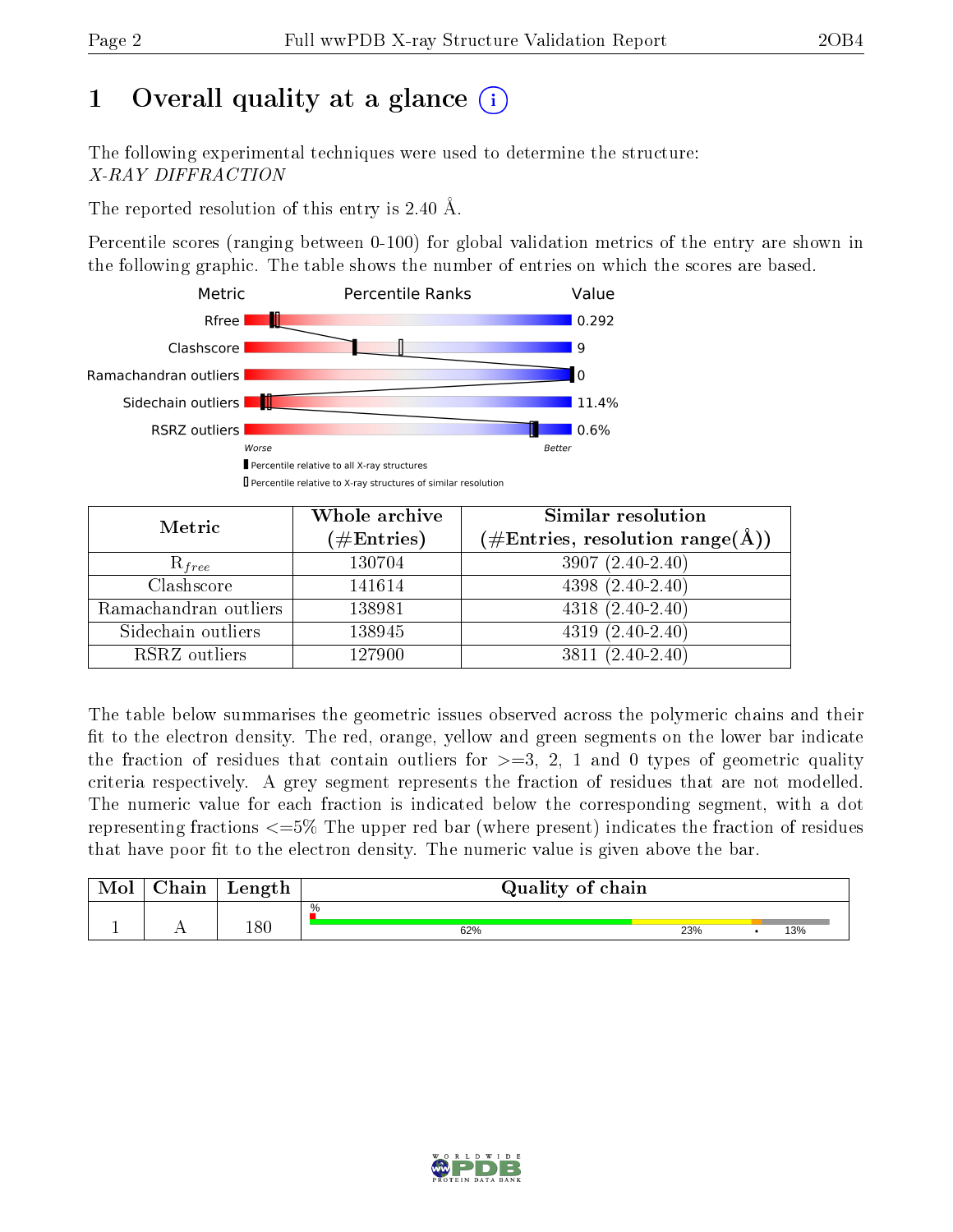# 2 Entry composition (i)

There are 2 unique types of molecules in this entry. The entry contains 1365 atoms, of which 0 are hydrogens and 0 are deuteriums.

In the tables below, the ZeroOcc column contains the number of atoms modelled with zero occupancy, the AltConf column contains the number of residues with at least one atom in alternate conformation and the Trace column contains the number of residues modelled with at most 2 atoms.

• Molecule 1 is a protein called Ubiquitin-conjugating enzyme E2-32 kDa complementing.

| Mol | Chain   Residues | $\rm{Atoms}$  |     |       | $\rm ZeroOcc$   AltConf   Trace |  |  |  |
|-----|------------------|---------------|-----|-------|---------------------------------|--|--|--|
|     | 157              | Total<br>1295 | 841 | -213- | 238                             |  |  |  |

There are 2 discrepancies between the modelled and reference sequences:

| Chain | Residue | $\mathop{\boxplus}$ Modelled $\mathop{\boxplus}$ Actual | Comment                       | <b>Reference</b> |
|-------|---------|---------------------------------------------------------|-------------------------------|------------------|
|       |         | GLY                                                     | CLONING ARTIFACT   UNP P49427 |                  |
|       |         | SER                                                     | CLONING ARTIFACT   UNP P49427 |                  |

• Molecule 2 is water.

|  | $Mol$   Chain   Residues | Atoms | ZeroOcc   AltConf |
|--|--------------------------|-------|-------------------|
|  |                          | Total |                   |

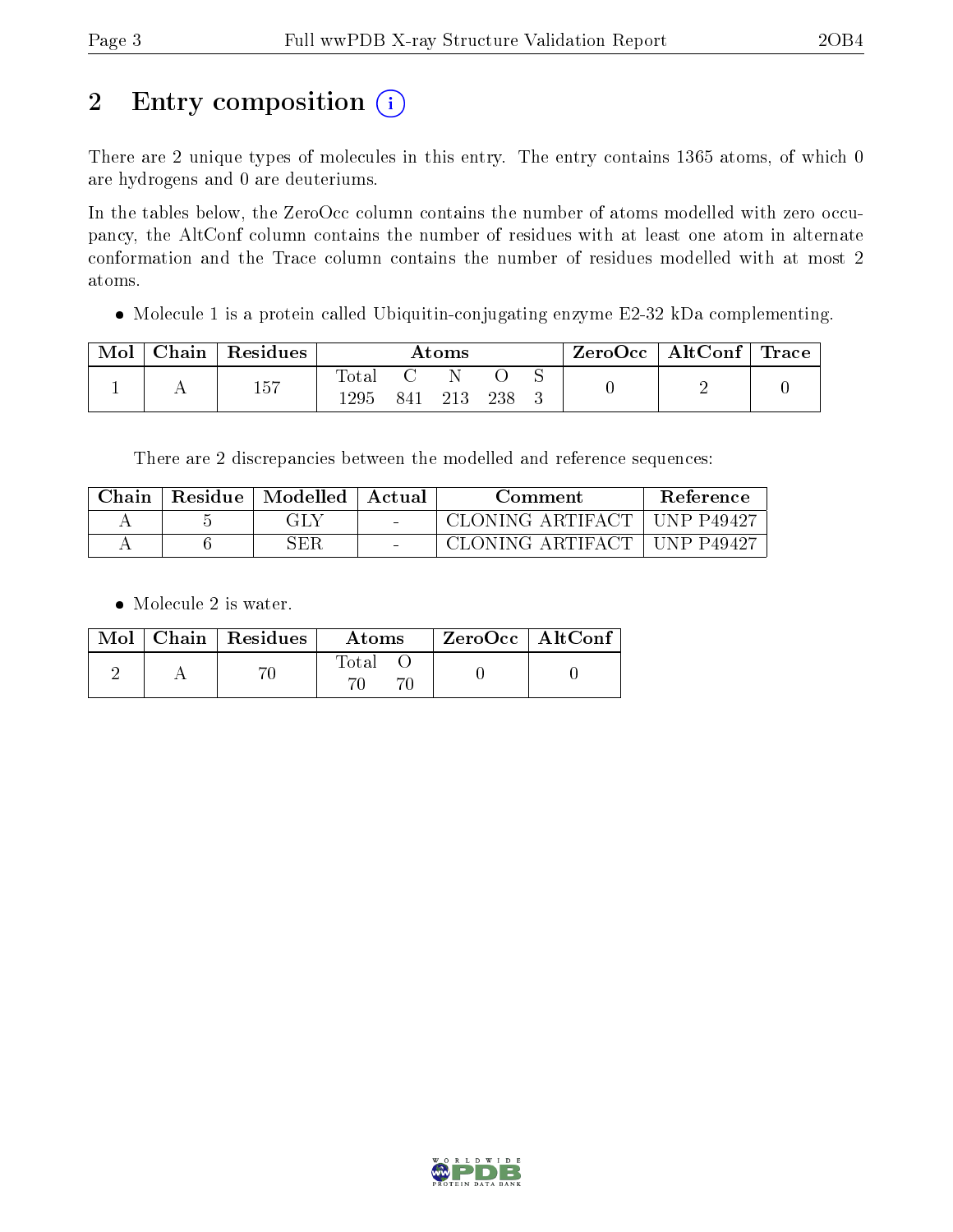# 3 Residue-property plots  $(i)$

These plots are drawn for all protein, RNA and DNA chains in the entry. The first graphic for a chain summarises the proportions of the various outlier classes displayed in the second graphic. The second graphic shows the sequence view annotated by issues in geometry and electron density. Residues are color-coded according to the number of geometric quality criteria for which they contain at least one outlier: green  $= 0$ , yellow  $= 1$ , orange  $= 2$  and red  $= 3$  or more. A red dot above a residue indicates a poor fit to the electron density (RSRZ  $> 2$ ). Stretches of 2 or more consecutive residues without any outlier are shown as a green connector. Residues present in the sample, but not in the model, are shown in grey.

• Molecule 1: Ubiquitin-conjugating enzyme E2-32 kDa complementing



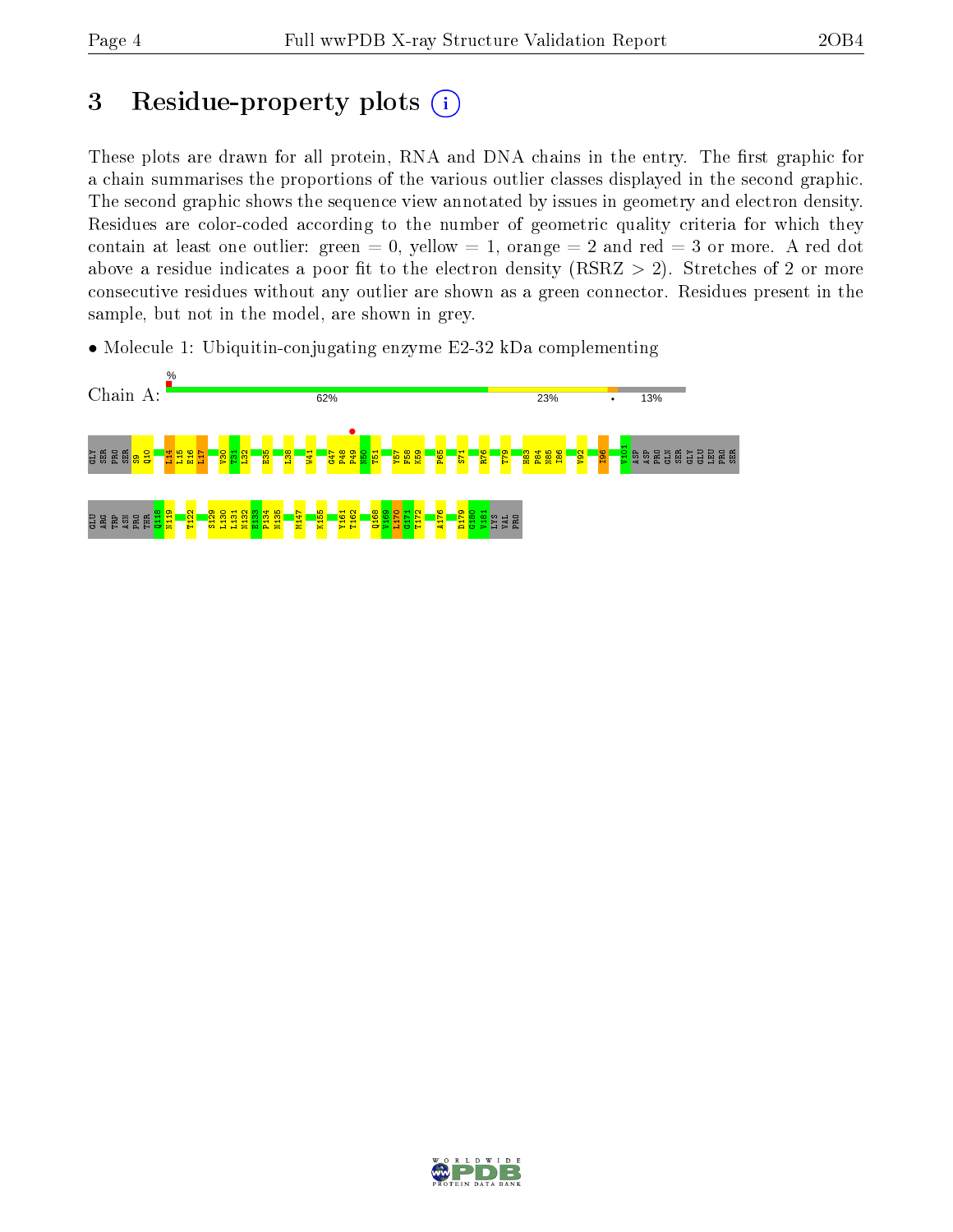# 4 Data and refinement statistics  $(i)$

| Property                                                         | Value                                             | Source     |
|------------------------------------------------------------------|---------------------------------------------------|------------|
| Space group                                                      | I 2 2 2                                           | Depositor  |
| Cell constants                                                   | $66.31\text{\AA}$<br>42.28Å<br>$124.61\text{\AA}$ | Depositor  |
| a, b, c, $\alpha$ , $\beta$ , $\gamma$                           | $90.00^{\circ}$ $90.00^{\circ}$<br>$90.00^\circ$  |            |
| Resolution $(A)$                                                 | $40.03 - 2.40$                                    | Depositor  |
|                                                                  | $30.94 - 2.40$                                    | <b>EDS</b> |
| % Data completeness                                              | $100.0 (40.03 - 2.40)$                            | Depositor  |
| (in resolution range)                                            | $99.5(30.94-2.40)$                                | <b>EDS</b> |
| $R_{merge}$                                                      | (Not available)                                   | Depositor  |
| $\mathrm{R}_{sym}$                                               | 0.08                                              | Depositor  |
| $\langle I/\sigma(I) \rangle^{-1}$                               | 1.46 (at $2.39\text{\AA})$                        | Xtriage    |
| Refinement program                                               | REFMAC 5.2.0019                                   | Depositor  |
| $R, R_{free}$                                                    | 0.223,<br>0.284                                   | Depositor  |
|                                                                  | 0.222,<br>0.292                                   | DCC        |
| $\mathcal{R}_{free}$ test set                                    | $358$ reflections $(5.00\%)$                      | wwPDB-VP   |
| Wilson B-factor $(A^2)$                                          | 27.2                                              | Xtriage    |
| Anisotropy                                                       | 0.363                                             | Xtriage    |
| Bulk solvent $k_{sol}(\text{e}/\text{A}^3), B_{sol}(\text{A}^2)$ | $0.35$ , $54.9$                                   | <b>EDS</b> |
| L-test for twinning <sup>2</sup>                                 | $< L >$ = 0.46, $< L2 >$ = 0.29                   | Xtriage    |
| Estimated twinning fraction                                      | No twinning to report.                            | Xtriage    |
| $F_o, F_c$ correlation                                           | 0.91                                              | <b>EDS</b> |
| Total number of atoms                                            | 1365                                              | wwPDB-VP   |
| Average B, all atoms $(A^2)$                                     | 27.0                                              | wwPDB-VP   |

Xtriage's analysis on translational NCS is as follows: The largest off-origin peak in the Patterson function is  $7.59\%$  of the height of the origin peak. No significant pseudotranslation is detected.

<sup>&</sup>lt;sup>2</sup>Theoretical values of  $\langle |L| \rangle$ ,  $\langle L^2 \rangle$  for acentric reflections are 0.5, 0.333 respectively for untwinned datasets, and 0.375, 0.2 for perfectly twinned datasets.



<span id="page-4-1"></span><span id="page-4-0"></span><sup>1</sup> Intensities estimated from amplitudes.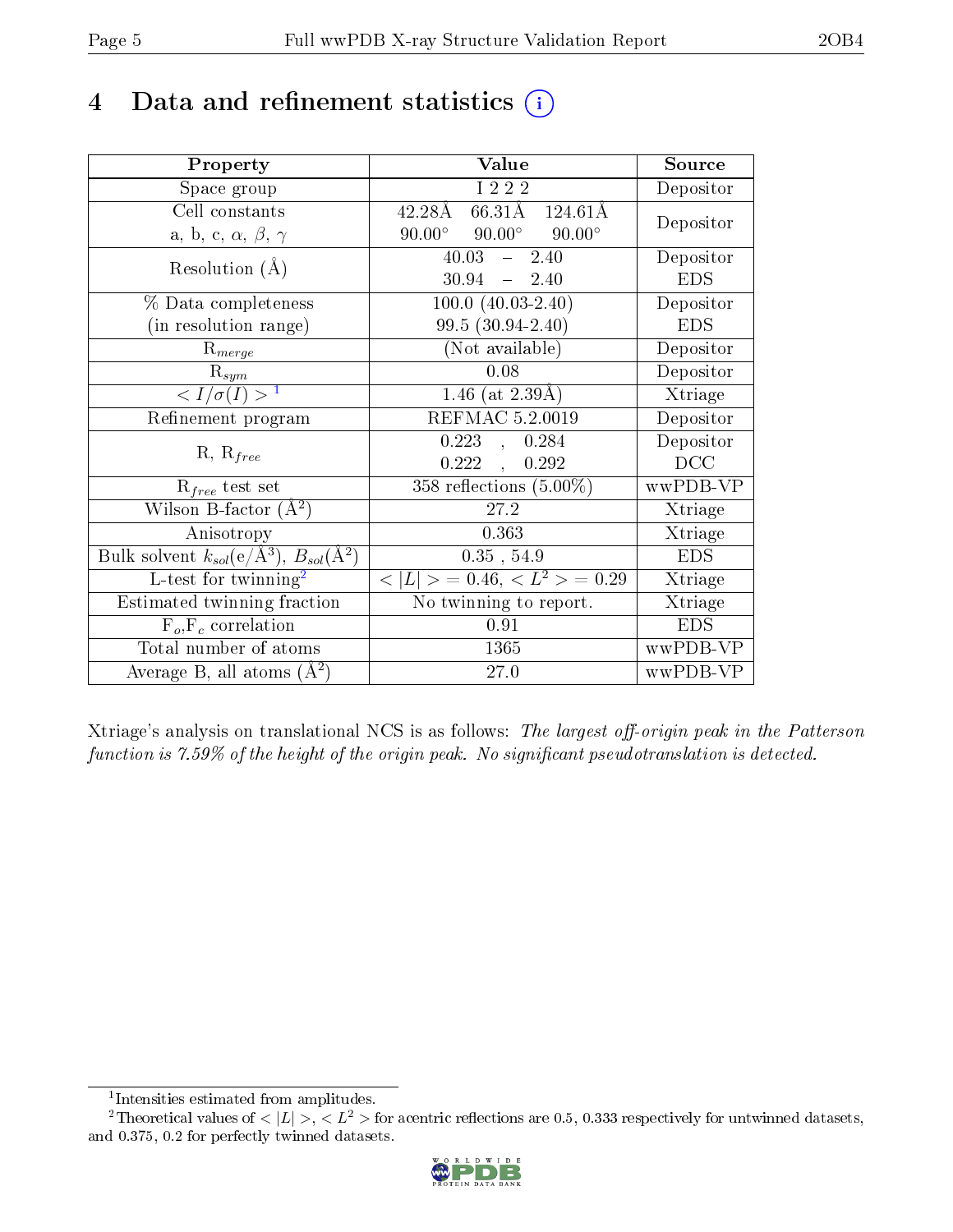# 5 Model quality  $(i)$

## 5.1 Standard geometry  $\overline{()}$

The Z score for a bond length (or angle) is the number of standard deviations the observed value is removed from the expected value. A bond length (or angle) with  $|Z| > 5$  is considered an outlier worth inspection. RMSZ is the root-mean-square of all Z scores of the bond lengths (or angles).

| Mol | Chain |      | Bond lengths                   | Bond angles |                    |  |
|-----|-------|------|--------------------------------|-------------|--------------------|--|
|     |       |      | RMSZ $\mid \#Z \mid >5$   RMSZ |             | $\# Z  > 5$        |  |
|     |       | 0.55 | 0/1330                         | 0.67        | $1/1806$ $(0.1\%)$ |  |

There are no bond length outliers.

All (1) bond angle outliers are listed below:

| $\mid$ Mol $\mid$ Chain $\mid$ Res $\mid$ Type $\mid$ |  | Atoms                         | $\mid$ Observed( <sup>o</sup> ) $\mid$ Ideal( <sup>o</sup> ) $\mid$ |  |
|-------------------------------------------------------|--|-------------------------------|---------------------------------------------------------------------|--|
|                                                       |  | $170$   LEU   CA-CB-CG   6.21 | 129.57                                                              |  |

There are no chirality outliers.

There are no planarity outliers.

### 5.2 Too-close contacts  $(i)$

In the following table, the Non-H and H(model) columns list the number of non-hydrogen atoms and hydrogen atoms in the chain respectively. The H(added) column lists the number of hydrogen atoms added and optimized by MolProbity. The Clashes column lists the number of clashes within the asymmetric unit, whereas Symm-Clashes lists symmetry related clashes.

| Mol |      |  | Chain   Non-H   H(model)   H(added)   Clashes   Symm-Clashes |
|-----|------|--|--------------------------------------------------------------|
|     | -295 |  |                                                              |
|     |      |  |                                                              |
|     | '365 |  |                                                              |

The all-atom clashscore is defined as the number of clashes found per 1000 atoms (including hydrogen atoms). The all-atom clashscore for this structure is 9.

All (22) close contacts within the same asymmetric unit are listed below, sorted by their clash magnitude.

| Atom-1           | Atom-2            | Interatomic<br>distance $(A)$ | Clash<br>overlap $(A)$ |  |
|------------------|-------------------|-------------------------------|------------------------|--|
| 1 A 85 A SN HD21 | 1: A: 135: A SN·H |                               | .98                    |  |

Continued on next page...

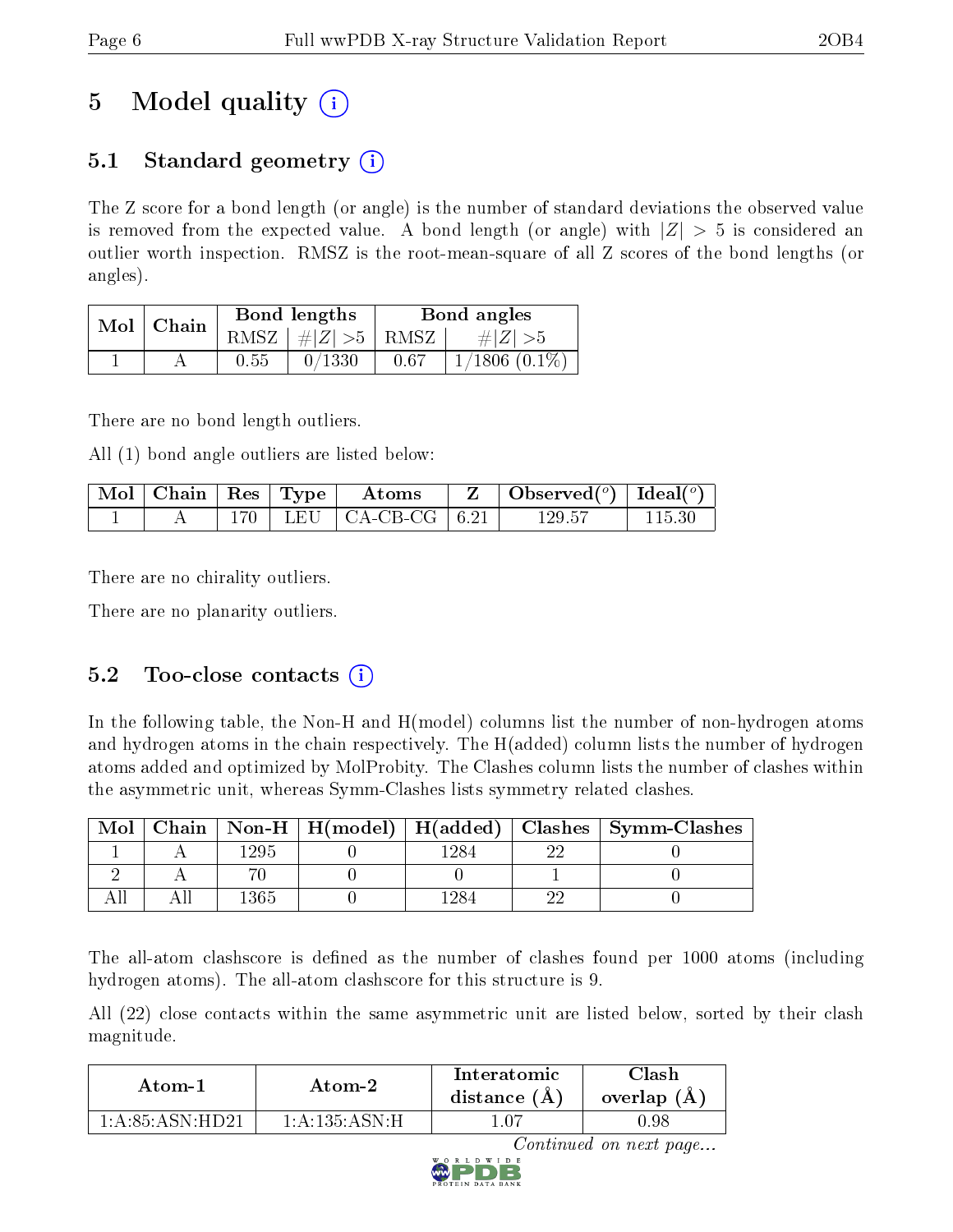|                    |                      | Interatomic    | Clash         |  |
|--------------------|----------------------|----------------|---------------|--|
| Atom-1             | Atom-2               | distance $(A)$ | overlap $(A)$ |  |
| 1: A:51:THR:HG21   | 1:A:132:ASN:OD1      | 1.94           | 0.67          |  |
| 1: A:147: MET:CE   | 1: A:161:TYR:HA      | 2.28           | 0.64          |  |
| 1:A:14:LEU:HD13    | 1: A:38: LEU: HD21   | 1.80           | 0.63          |  |
| 1:A:85:ASN:ND2     | 1: A: 135: ASN:H     | 1.90           | 0.62          |  |
| 1: A:57:TYR:CD2    | 1: A:176: ALA:HB2    | 2.38           | 0.58          |  |
| 1: A:96: ILE: HD11 | 1: A: 130: LEU: HD21 | 1.85           | 0.58          |  |
| 1: A:30: VAL:HGI1  | 1:A:41:TRP:CE3       | 2.43           | 0.54          |  |
| 1:A:10:GLN:O       | 1:A:14:LEU:HB2       | 2.08           | 0.53          |  |
| 1: A:83: HIS: HE1  | 1: A:85: ASN:HD22    | 1.59           | 0.51          |  |
| 1: A:76:ARG:NH1    | 2:A:226:HOH:O        | 2.41           | 0.50          |  |
| 1:A:17:LEU:HD11    | 1:A:32:LEU:HG        | 1.93           | 0.49          |  |
| 1:A:32:LEU:HD11    | 1: A:38: LEU: HD23   | 1.94           | 0.49          |  |
| 1: A: 168: GLN:O   | 1: A:172:THR:HG23    | 2.15           | 0.47          |  |
| 1:A:48:PRO:HA      | 1: A:49: PRO:HD3     | 1.68           | 0.45          |  |
| 1: A:58:PHE:HD1    | 1: A:79:THR:HG21     | 1.83           | 0.44          |  |
| 1: A:65: PRO:HG2   | 1:A:71:SER:HB2       | 2.00           | 0.43          |  |
| 1: A:83: HIS: CE1  | 1: A:85: ASN:HD22    | 2.36           | 0.43          |  |
| 1: A:86: ILE: HG12 | 1: A:92: VAL: HG22   | 2.02           | 0.41          |  |
| 1: A:47: GLY:HA2   | 1: A:48: PRO:HD3     | 1.86           | 0.41          |  |
| 1:A:84:PRO:HG2     | 1:A:134:PRO:HB3      | 2.02           | 0.41          |  |
| 1: A:147: MET:HE2  | 1: A:161:TYR:HA      | 2.02           | 0.41          |  |

Continued from previous page...

There are no symmetry-related clashes.

### 5.3 Torsion angles (i)

#### 5.3.1 Protein backbone (i)

In the following table, the Percentiles column shows the percent Ramachandran outliers of the chain as a percentile score with respect to all X-ray entries followed by that with respect to entries of similar resolution.

The Analysed column shows the number of residues for which the backbone conformation was analysed, and the total number of residues.

| $\mid$ Mol $\mid$ Chain $\mid$ | Analysed                                | Favoured   Allowed   Outliers   Percentiles |  |         |  |
|--------------------------------|-----------------------------------------|---------------------------------------------|--|---------|--|
|                                | $155/180$ (86\%)   149 (96\%)   6 (4\%) |                                             |  | 100 100 |  |

There are no Ramachandran outliers to report.

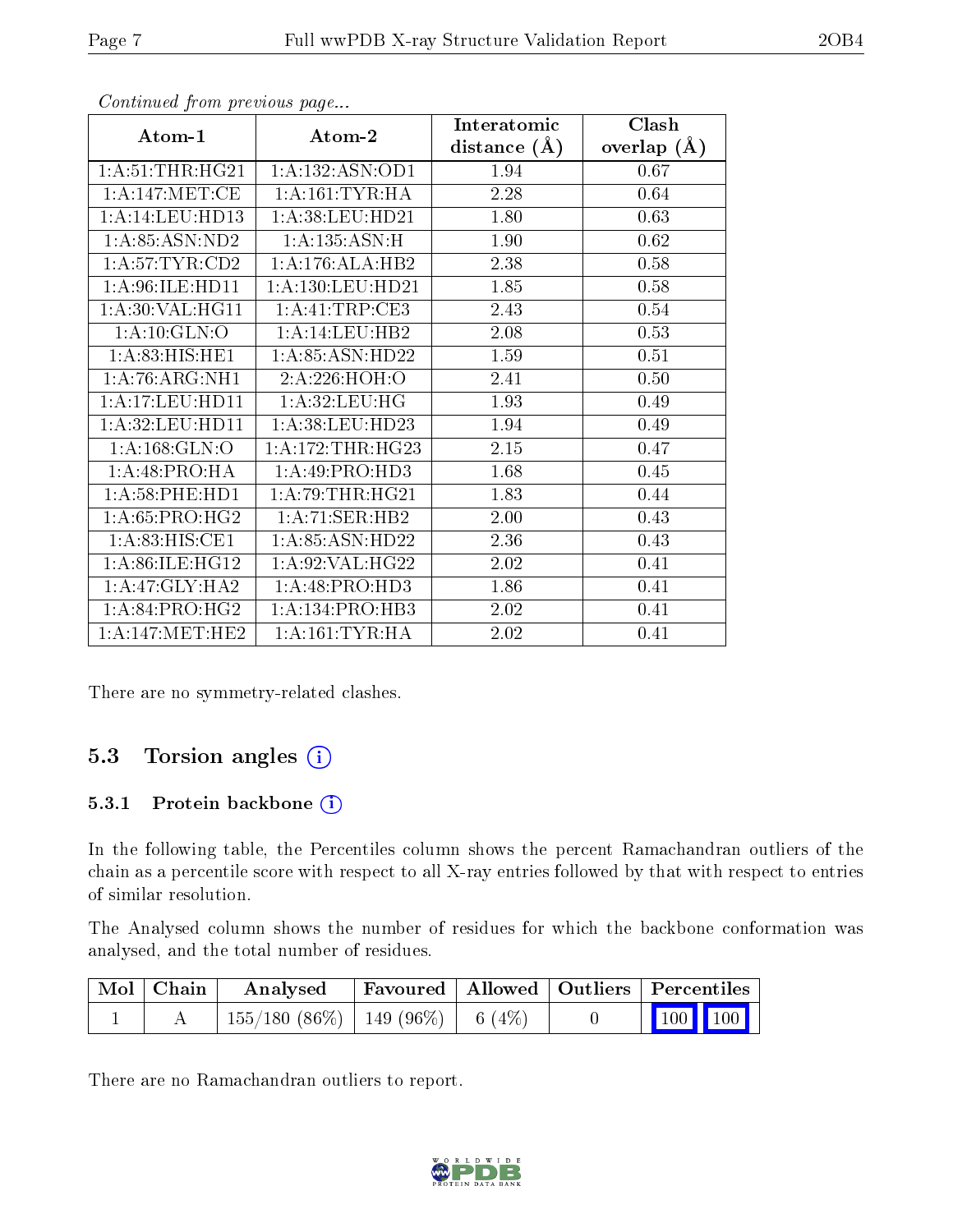#### 5.3.2 Protein sidechains  $(i)$

In the following table, the Percentiles column shows the percent sidechain outliers of the chain as a percentile score with respect to all X-ray entries followed by that with respect to entries of similar resolution.

The Analysed column shows the number of residues for which the sidechain conformation was analysed, and the total number of residues.

| $\mid$ Mol $\mid$ Chain | Analysed                                  | Rotameric   Outliers   Percentiles |                                                                                        |
|-------------------------|-------------------------------------------|------------------------------------|----------------------------------------------------------------------------------------|
|                         | $142/161$ (88\%)   126 (89\%)   16 (11\%) |                                    | $\begin{array}{ c c c c c }\hline \text{6} & \text{8} & \text{8} \\\hline \end{array}$ |

All (16) residues with a non-rotameric sidechain are listed below:

| Mol            | Chain              | Res | Type                    |
|----------------|--------------------|-----|-------------------------|
| 1              | А                  | 9   | <b>SER</b>              |
| $\mathbf{1}$   | $\overline{\rm A}$ | 14  | $\overline{\text{LEU}}$ |
| $\mathbf{1}$   | $\overline{\rm A}$ | 15  | LEU                     |
| $\mathbf 1$    | $\overline{\rm A}$ | 16  | GLU                     |
| $\mathbf{1}$   | $\overline{A}$     | 17  | LEU                     |
| $\mathbf{1}$   | $\overline{\rm A}$ | 35  | GLU                     |
| $\mathbf{1}$   | $\overline{\rm A}$ | 59  | ĪYS                     |
| $\mathbf{1}$   | $\overline{\rm A}$ | 96  | ILE                     |
| $\mathbf{1}$   | $\overline{\rm A}$ | 119 | $\overline{\rm{ASN}}$   |
| $\overline{1}$ | $\overline{\rm A}$ | 122 | <b>THR</b>              |
| $\overline{1}$ | $\overline{\rm A}$ | 129 | <b>SER</b>              |
| $\mathbf{1}$   | $\overline{\rm A}$ | 131 | LEU                     |
| $\mathbf{1}$   | $\overline{\rm A}$ | 155 | <b>LYS</b>              |
| $\overline{1}$ | $\overline{\rm A}$ | 162 | THR                     |
| $\overline{1}$ | $\overline{\rm A}$ | 170 | LEU                     |
| 1              | А                  | 179 | ASP                     |

Some sidechains can be flipped to improve hydrogen bonding and reduce clashes. All (2) such sidechains are listed below:

| Mol | Chain | Res | Type                          |
|-----|-------|-----|-------------------------------|
|     |       |     | $-\left(\frac{3}{4}\right)$ N |
|     |       |     |                               |

#### 5.3.3 RNA (i)

There are no RNA molecules in this entry.

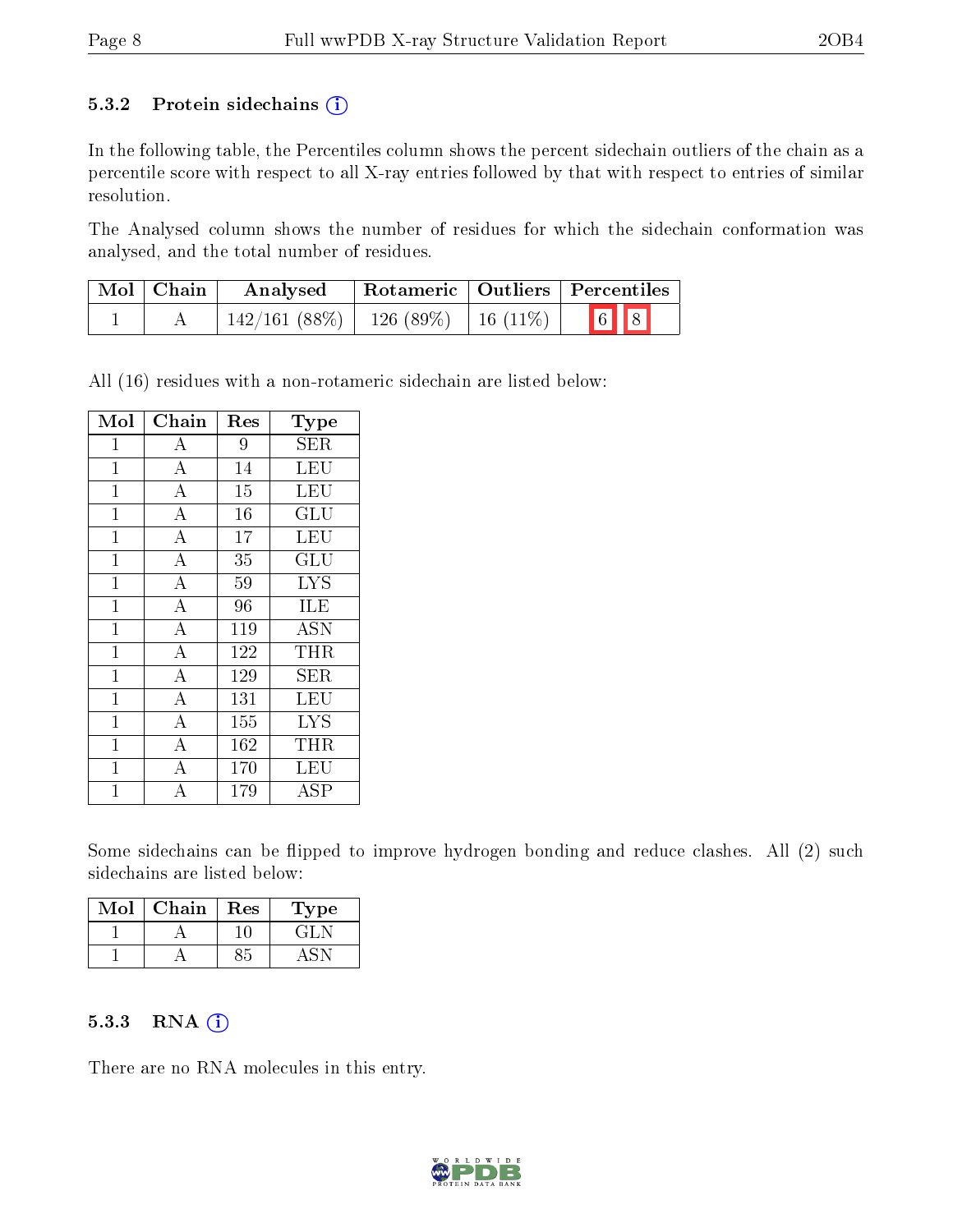#### 5.4 Non-standard residues in protein, DNA, RNA chains (i)

There are no non-standard protein/DNA/RNA residues in this entry.

#### 5.5 Carbohydrates (i)

There are no carbohydrates in this entry.

#### 5.6 Ligand geometry (i)

There are no ligands in this entry.

#### 5.7 [O](https://www.wwpdb.org/validation/2017/XrayValidationReportHelp#nonstandard_residues_and_ligands)ther polymers  $(i)$

There are no such residues in this entry.

#### 5.8 Polymer linkage issues (i)

There are no chain breaks in this entry.